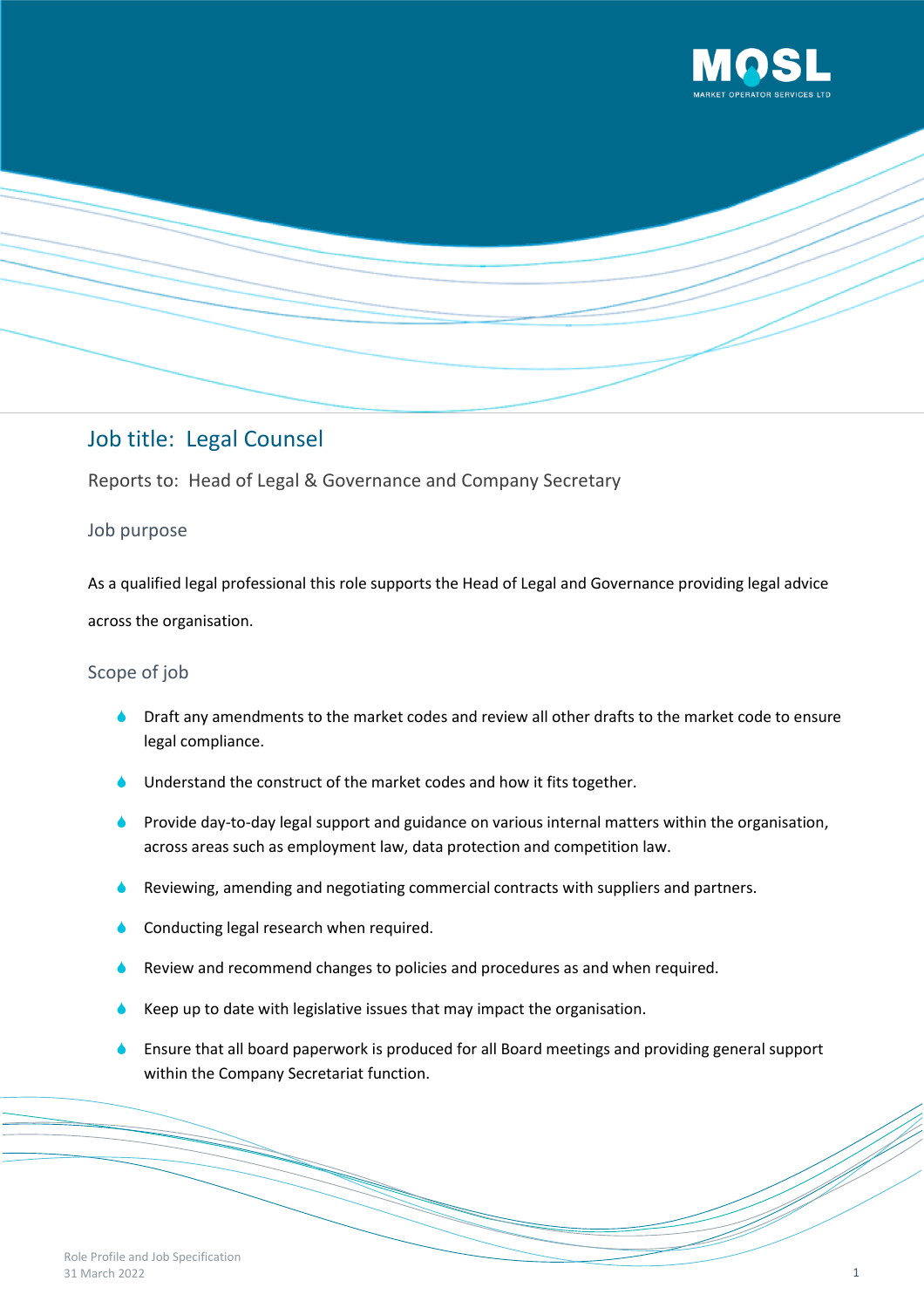

- Working specifically with market analysts advising and directing on policy and best practice.
- Provide legal support to any litigation as and when required.
- Be an advocate for good governance across the organisation.

## Key accountabilities (operational, financial and people)

- **A** Reporting to Head of Legal and Governance
- This role works with a number of internal stakeholders: Heads of Function, Managers and Market Development Analysts.

### Personal profile

#### Knowledge

An understanding of the water industry or the wider utilities market and its legislation is desirable, but not essential.

#### Skills

- Solid communication and influencing skills.
- **Commercial in approach, understanding the impact of legal issues or solutions on the operational** activities of the business
- **Expertise in reviewing and drafting commercial contracts**
- Excellent attention to detail is essential

#### Experience

**C** Previous experience for working in a legal function within a fast paced organisation in an in-house legal team is preferred but not essential.

#### Education/qualifications

Qualified as a lawyer with 0-5 years PQE